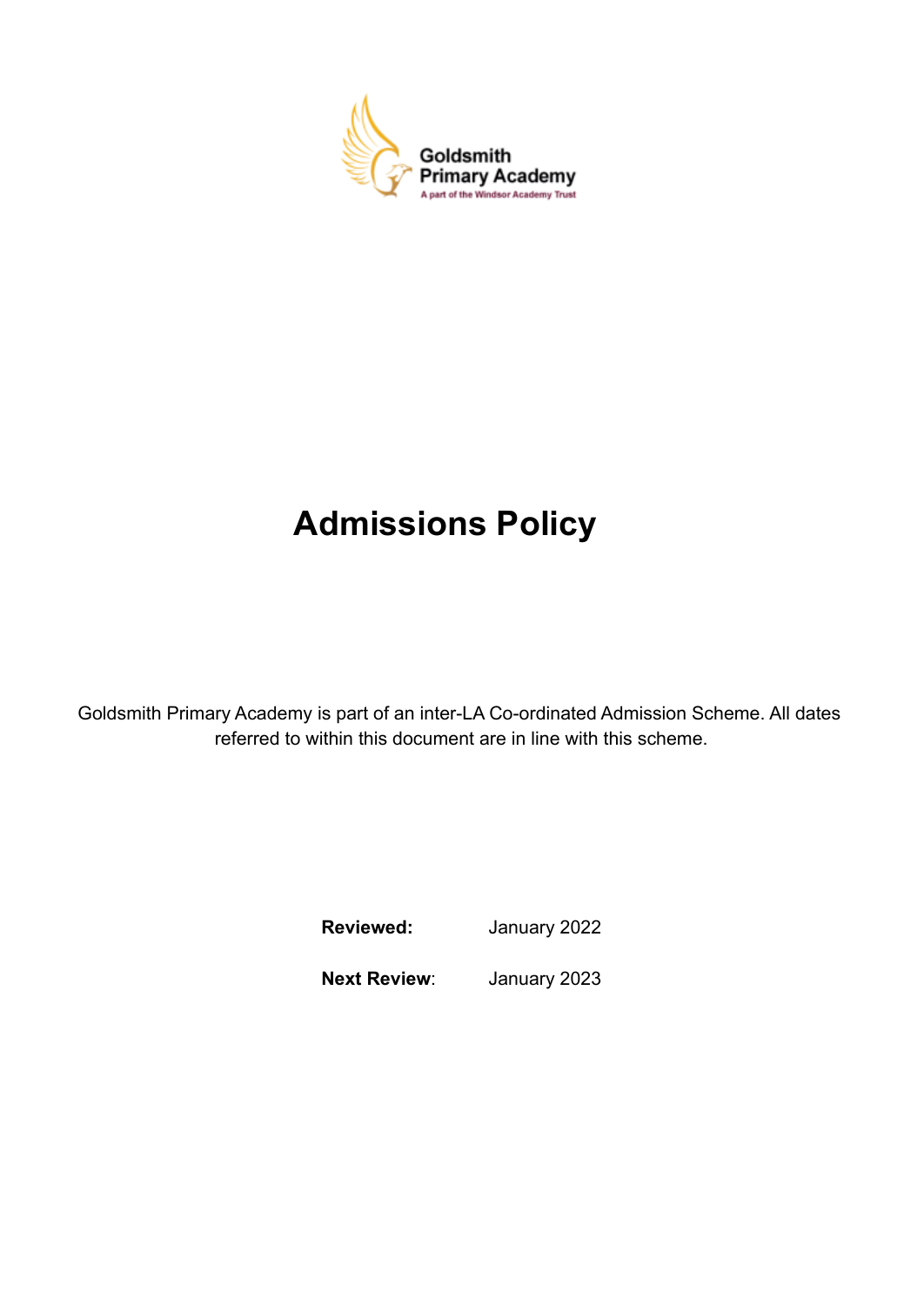## **Goldsmith Primary Academy – 2020/2021**

#### **Admissions Policy**

#### **General Principles**

2021/2022 – we have a Pupil Admission Number (PAN) of 60 pupils.

We are an inclusive school and welcome all applications. Although we give priority to children attending the attached nursery school, there is no guarantee of a place for such children and parents must make an application for their child(ren) to attend Goldsmith Primary Academy.

Admission to our school is not dependent on any ability test or voluntary financial contribution.

The school participates in the Local Authority (LA) co-ordinated scheme and all dates within that scheme must be adhered to. You should use the opportunity to express a preference for more than one school. Proof of residence will be required.

Children with Statements of Educational Need naming the school must be admitted and will count towards the PAN if the information is available before the offer date.

#### **Admission**

Children are usually admitted in September in the academic year in which they have their fifth birthday.

#### **Deferred Entry to Reception Class**

Parents have the right to retain a place offered and request that their child be admitted to Reception Class later during the 2021/22 academic year or until the term in which the child reaches compulsory school age if they so wish. However, parents should be aware that there may not be places available if the school is oversubscribed at the time of application. Parents can also request that their child takes up the place part-time until the child reaches compulsory school age.

#### **Oversubscription Criteria and Definitions**

All schools must admit any child with a statement of special educational needs that names the school directly.

In the event of oversubscription, places will be offered using the following criteria:

- 1. Children in Public Care (looked after children or previously looked after children).\**See note below*
- 2. Children for whom a place at the school is essential on medical or social grounds and is supported in writing by a medical practitioner or a social worker. (Applications will be subject to verification)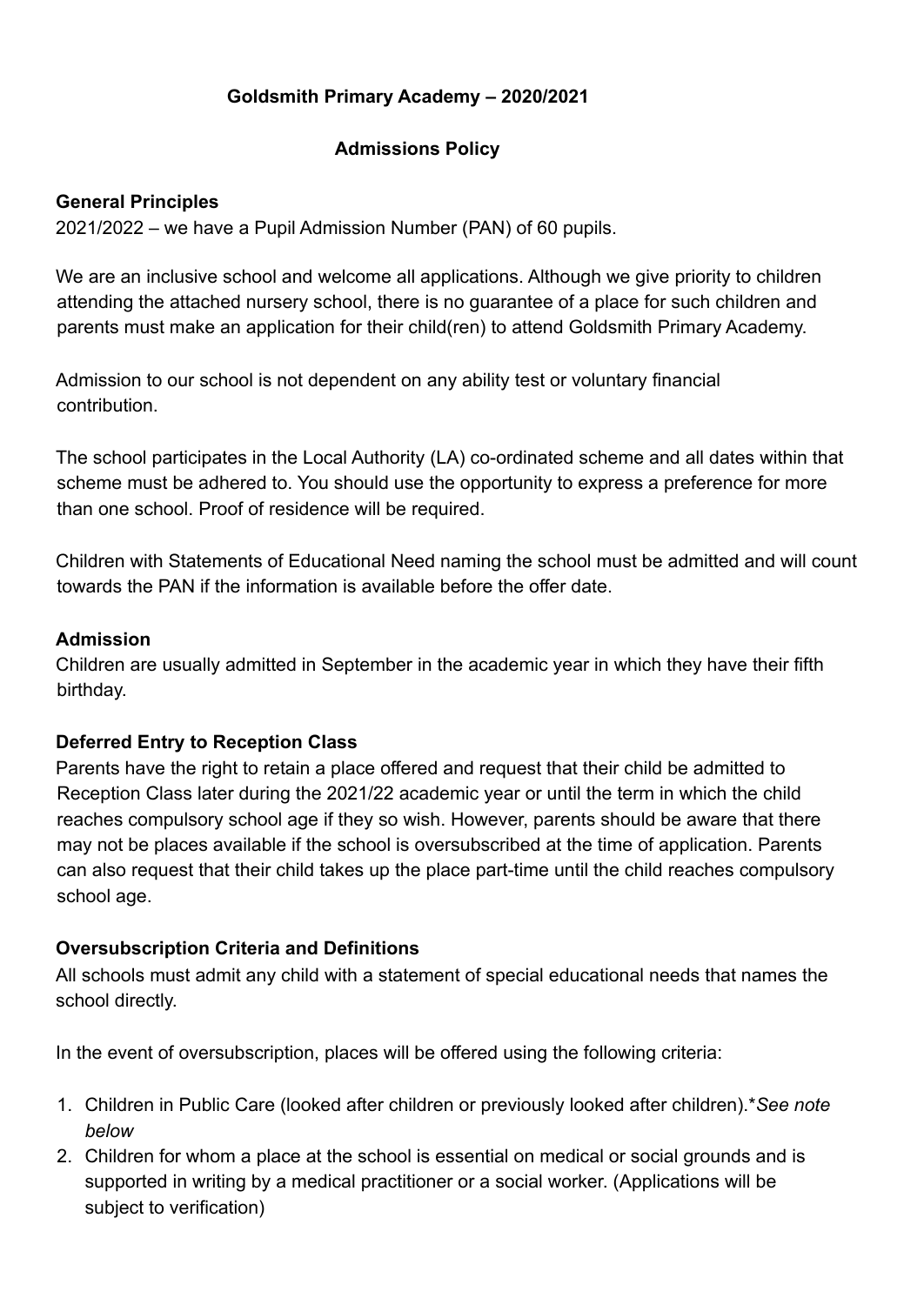- 3. Children who have an older sibling already in attendance at the school when the application is made and who will be attending the school at the proposed admission date.\*\**See note below*
- 4. Children who are attending Goldsmith Primary Nursery and have made an application following the correct procedure and within required time scales.
- 5. Distance will be measured in a straight line from the centre of the Goldsmith Primary site to the centre point of the home address using a computerised measuring system, with those living closer to the school receiving the higher priority.\*\*\**See note below*

#### *Notes:*

*\**

## **Looked after Children**

School will give top priority to applications on behalf of children in public care (Looked After Children) in accordance with the definition below:

'Looked after child' or a child who was previously looked after but immediately after being looked after became subject to an adoption, residence or special guardianship order. A looked after child is a child who is (a) in the care of a local authority, or (b) being provided with accommodation by a local authority in the exercise of their social services functions (see definition in section 22(1) of the Children Act 1989).

# **Siblings**

Children living at the same address who have one or both natural parents in common.

Children living at the same address who are related by a parent's marriage.

Children living at the same address whose parents are living as partners.

Fostered children living at the same address.

We include siblings who are adopted within our definition of sibling.

We do not include cousins within our definition of sibling.

\*\*\*

Proof of residence will be required by the co-ordinated scheme. The offer of a place may be withdrawn if proof of residency is not met. Where a child lives part of the week with one parent and part of the week with another member of the family, the **'home address'** will be considered to be the residence where the child spends at least three nights of the school week each week. Proximity of the child's home to Goldsmith Academy using a straight–line distance will be used as a **'tiebreaker'** for any oversubscribed criterion. Distance will be measured in a straight line from the Goldsmith Road entrance to the school to the front door of the home address, using a computerised measuring system with those living closer to the school receiving the higher priority. Flats in the same block will be treated equally with the measurement taken to the main entrance of the block. If after applying the tie-breaker there are more applications than places available from the apartment block furthest away, a further tie-breaker of **Random Allocation** will be used for the applications from this block.

(Special conditions will apply in the event that one child from a multiple birth does not gain admission to the school through the use of the admissions criteria; in this instance the school governors will exceed the admission number for the family concerned to prevent separation of twins/triplets.)

<sup>\*\*</sup>